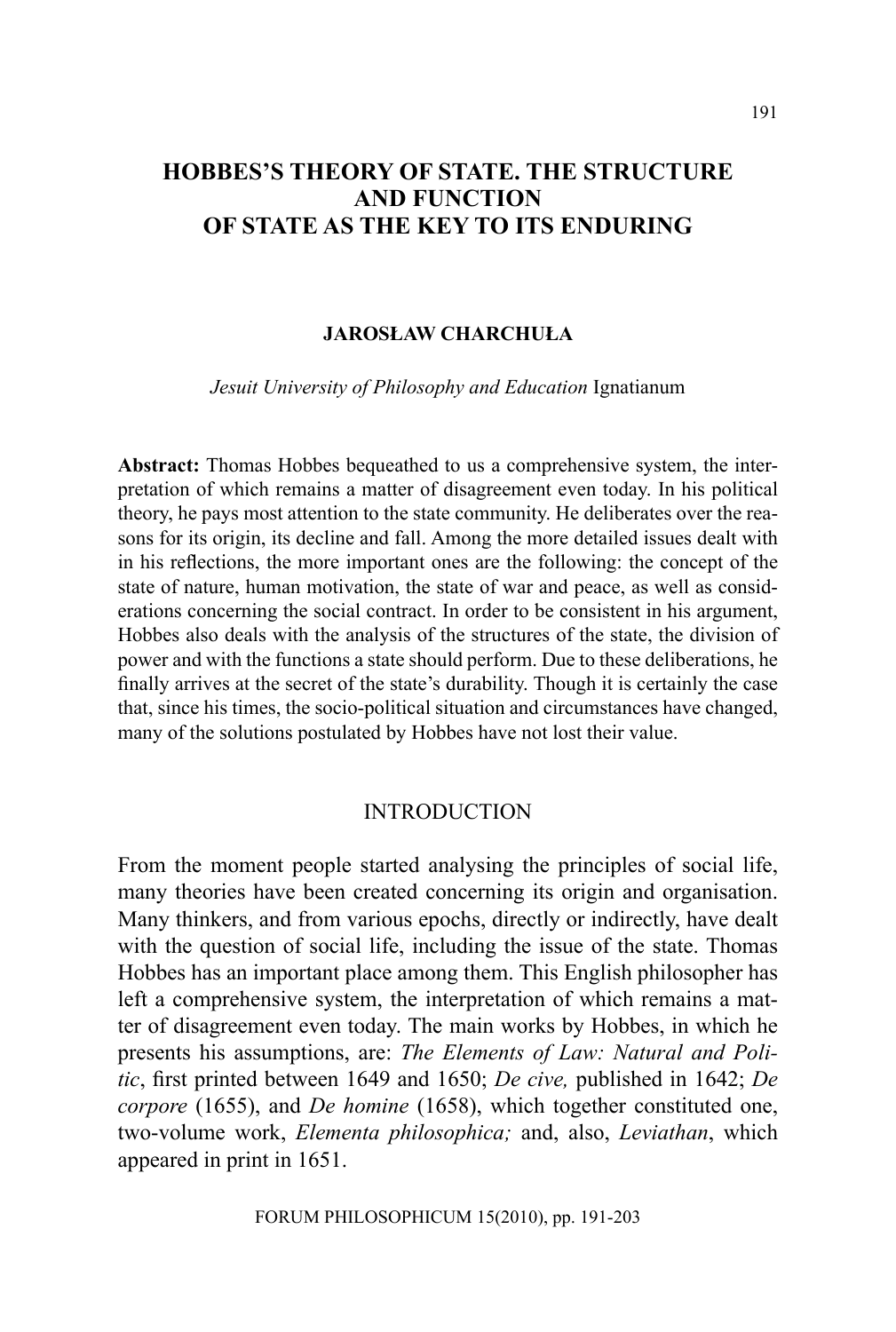Researchers analysing Hobbes's social thought, emphasise the complexity of its structure and warn against superficial and hasty assessment of its content. Thomas Hobbes was a very original thinker, who did not hesitate to search for new solutions, and at the same time possessed the ability to present logically the arguments defending his position. All this contributes to the fact that he is considered quite a controversial author. He was vigorously attacked already by his contemporaries for his theories. The solutions he proposed have aroused great interest and are still the subject of numerous discussions and controversies. The over fifty monographs devoted to Hobbes, which have been published so far, testify to this. Most of these monographs are in English, but there are also some in French, German, Polish, as well as Czech and Russian.

In his political theory Hobbes devotes most attention to the state community. He deliberates over the reasons for its origin, and the conditions which must be fulfilled for such a community to exist. He also analyses the reasons for its decline and fall. He deals with the questions of power and strength of community. In the works of this English philosopher we can also find deliberations over the aims for which the state was created, what its essence is and what its functions are. The above are the issues discussed in this present article, and they are presented in three main parts; each part discusses individual, detailed questions and contains an attempt at an assessment of their importance for the whole of Hobbes's system. Obviously, because of the limited space for this article, it will deal only with the most essential questions, which have key importance for the entirety of the system.

### THE ORIGIN OF SOCIAL LIFE

It has not always been the case that people have lived in an organised community. According to Hobbes, a regularised society was preceded by a pre-state condition, also called 'the state of nature'. Hobbes maintains that in the state of nature, war is something indispensable and necessary. However, it is not because war is perceived as something positive and aimed at as a goal in itself. Men do not desire war for war's sake or fight for the sake of fighting. For men, war is not a value in itself, it merely enables them to attain certain benefits. People are in constant conflict with one another, which is the more savage because it looks as if it were a war of 'every man, against every man'  $(Hobbes 1991, XIII. 62)<sup>1</sup>$ . Because of all this, it is uncertainty and fear that are dominant.

<sup>&</sup>lt;sup>1</sup> i.e. *Leviathan*, Chapter XIII, Number 62.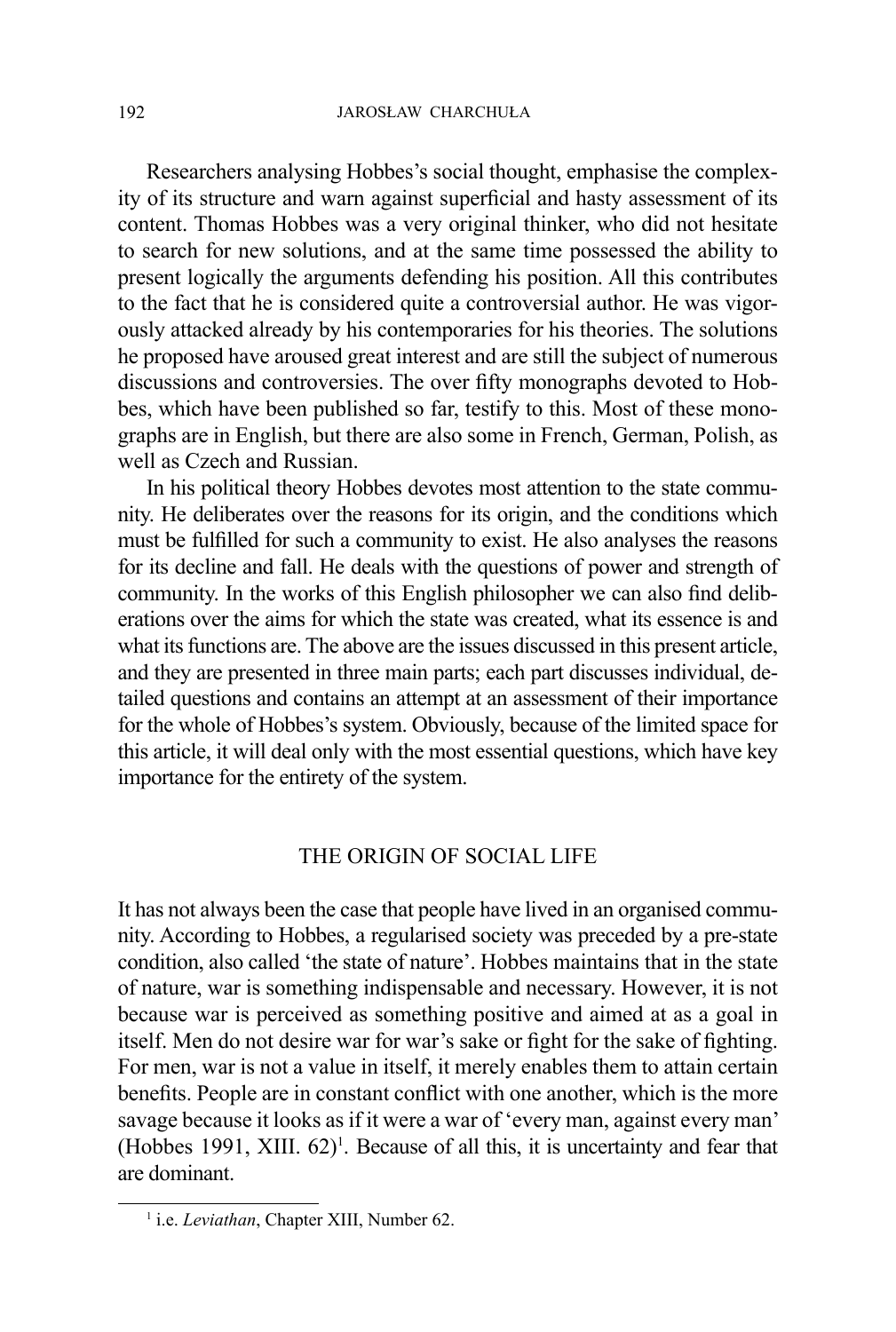War in the pre-state condition is, according to him, caused by passions innate in man. It is these passions which push him to the actions which endanger other people and are the reason for conflict. It is because of these passions that people remain in a permanent state of war. This state is very disadvantageous for man because it makes comprehensive development impossible. This is why it is desirable for men to leave this state as soon as possible. The very nature of man supplies such possibilities: man is bestowed with passions and reason. Some passions push man towards war, while others motivate him to strive for peace, the latter ones being 'fear of death; desire of such things as are necessary to commodious living; a hope by their [mens'] Industry to obtain them' (Hobbes 1991, XIII. 63). While passions set a certain direction, or aim, for actions, reason presents the ways of achieving it. It is reason which discerns the best way to achieve an aim effectively. These conditions, according to which it is possible to build peace, are certain norms; they are discerned by reason and called by Hobbes the laws of nature (Hobbes 1651 a, II.  $1 - 3$ )<sup>2</sup>. The definition of these laws as presented by Hobbes is: 'a law of nature [...] is a precept, or general rule, found out by reason, by which man is forbidden to do that which is destructive of his life, or takes away the means of preserving the same'(Hobbes 1991, XIII. 64). As for the interpretation of this issue, it should be mentioned at the beginning that the word 'law' in this context is free from any theological or even metaphysical connotations. It is a kind of obligation following from rational volition to preserve one's life. It is not an objective law to which a man is subject by the fact of being created. Hobbes formulates it as certain rules defining the means for the mutual existence of people. These rules are discerned by reason and enable people to leave the state of war and attain peace.

Among all laws of nature presented by Hobbes, the first three are of greatest importance. At the top of the list is the law stating that man can seek his own advantages through war only if all attempts to achieve peace have failed (Hobbes 1991, XIII. 64). According to this rule, an armed conflict is an ultimate means and it may be used only when all other options have failed. However, the aim of all human activity should be, first of all, peace. Essential here is not only the attainment of peace, but also its preservation for as long as possible.

The second important law, which seems to derive from the previous one, tells man to divest himself of his innate right to all things in order to achieve peace (Hobbes 1991, XIII. 65). He obtained this right by virtue of the fact that nature has made men equal. Consequently, human appetites and desires are alike. Of course, it is not possible to satisfy all of these desires. And this is why

<sup>2</sup> i.e. *De Cive*, Chapter II, Numbers 1 – 3.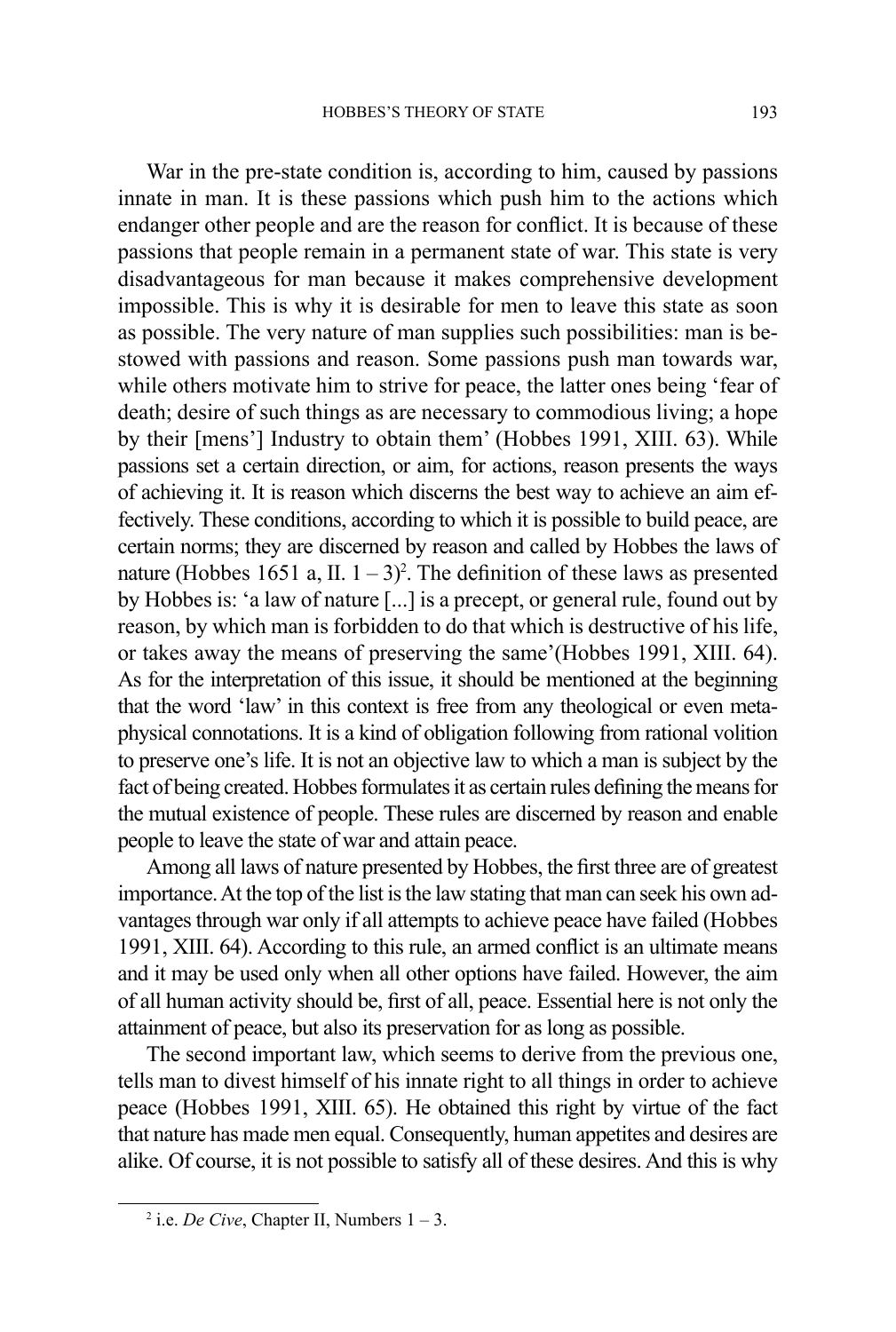– as has been presented earlier – a conflict arises and people plunge into the state of war. Hobbes claims that the only chance for humans to develop is peace, and the condition needed to achieve and preserve peace is for man to renounce this right to everything. This rule obliges man to do so only if other people are also willing to make concessions. Otherwise he would be exposed to becoming the prey of others. His actions would no longer be the rational pursuit of peace, but a pure mindlessness.

A man divesting himself of this right may resign from various things, but he is forbidden to get rid of what is the most important, namely the means necessary to secure and preserve life. To act otherwise would be contrary to the rational will to survive, which forces man to seek peace. It would be an absurd situation, because a man who strives for peace in order to save his own life would have to resign from his own life in order to preserve peace. This is why Hobbes claims that one can divest oneself of various rights, but not of the ones which protect and secure life. There is no benefit which would compensate for the loss of life: a man would not be able to enjoy anything if he were not alive.

The next law of nature, the third, tells man to observe the accepted covenants (Hobbes 1991, XV. 71). It would be advisable now to present the very definition of a covenant, otherwise further considerations would be hung in a kind of terminological mid-air, which would make the analysis of successive issues impossible. According to Hobbes, a covenant, or contract, is just a mutual transference of rights (Hobbes 1651 a, II. 9). It means that one man does not hinder another in his use of his natural right to all things. While divesting oneself of one's rights and transferring them to another, we do not bestow upon him, however, anything he did not actually possess earlier. We just enable him to make use of his own privilege to posses anything he desires. In other words, the transference involves only restraining oneself from hindering another. This cessation of hindering another man may be caused by the hope of obtaining other benefits. Then we have to do with a kind of exchange or trade: we resign from one thing in order to achieve another. The next important issue, which should be emphasised in this context, is the notion of a covenant, or rather a pact. This takes place when one of the parties transfers the moment of fulfilling a commitment to the future. Apart from the three laws of nature presented above, Hobbes created a list of sixteen more laws. However, they are less significant in his whole system and will not be discussed here. They constitute a kind of supplement to the above three.

As was mentioned, the laws of nature are certain rules which are discerned by reason. They are to serve as conditions upon which peace should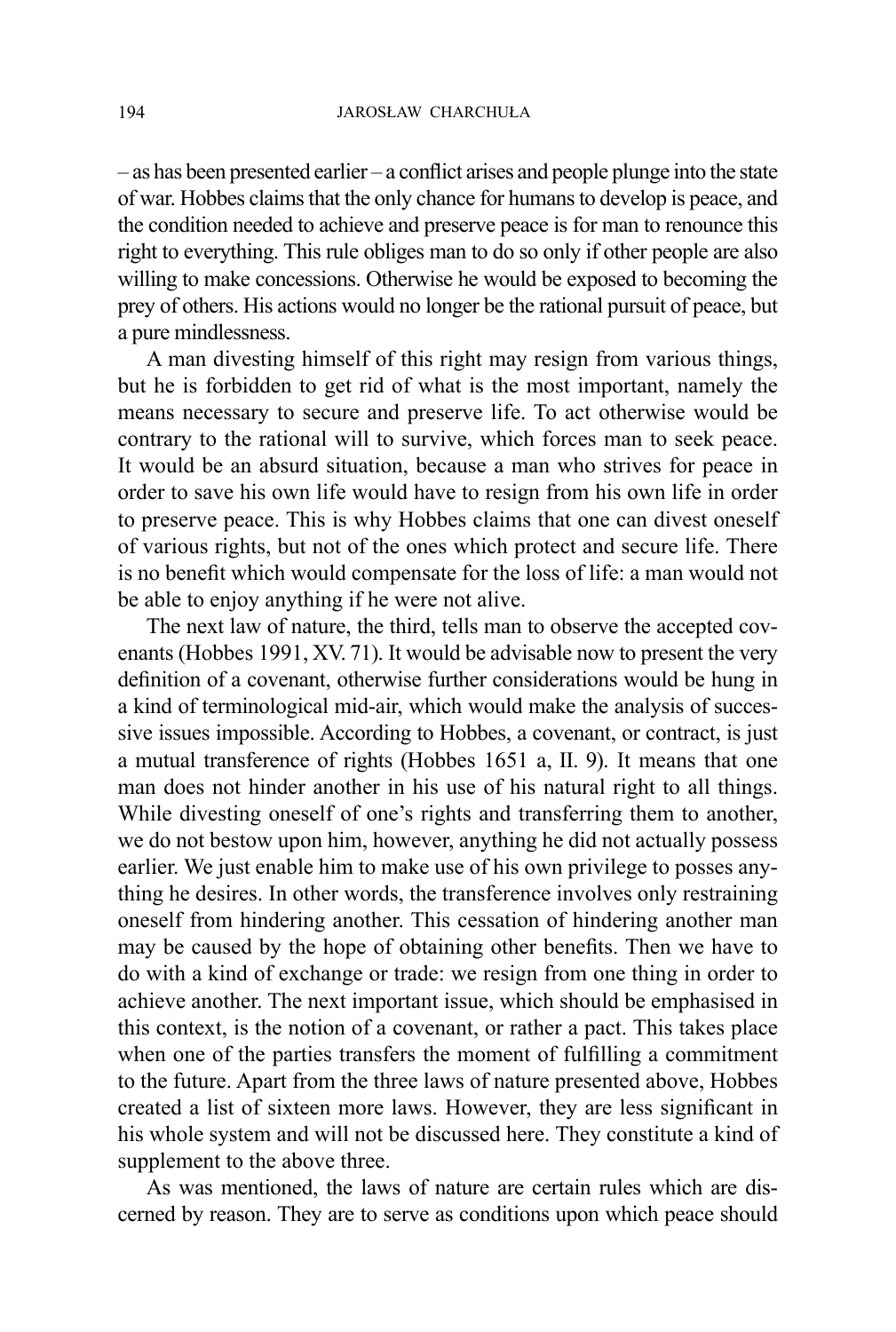be made. Striving for peace is necessary because peace is provides the only chance for man to develop. Remaining in the permanent state of war deprives people of this possibility and dooms them to underdevelopment in certain important spheres of life. According to Hobbes, people are aware of the inconveniences of the state of nature, in which a constant struggle prevails, and this is why they desire to escape from this state. This desire is strengthened by the innate instinct to survive. Despite these strong stimuli, however, man is not able to leave the state of war on his own, as by nature he is too weak to do so. He has no force to obey these discerned rules. Despite the fact that he would like to end the war and live in peace, he succumbs to his inclinations, which, consequently, leads him to fight constantly.

The author of *Leviathan* claims that in such a situation the only chance is to 'erect such a Common Power, as may be able to defend against the invasion of foreigners, and the injuries of one to another; [...] the only way to do this is to confer all their power and strength upon one Man, or upon one Assembly of men, that may reduce all their Wills, by plurality of voices, unto one Will' (Hobbes 1991, XVII. 87). This means that people, for their own good, should renounce their natural right to possess everything and transfer this right to one person or one group which they would make their representative. Then, such a group could make decisions on their behalf and, for the good of everybody, manage the entirety of the goods possessed by them.

Such a solution could, according to Hobbes, unify people and help them overcome their egoism. Such common unity is something more than merely restraining oneself from hindering another; it is a kind of unification in the pursuit of a goal. We can say that it is a kind of common defining of a goal which takes place through a representative. This is why it is important that the people should renounce their personal ambitions and that the 'real Unity of them all, in one and the same Person' (Hobbes 1991, XVII. 87) should emerge. According to Hobbes, this kind of integration is possible only when 'made by Covenant of every man with every man' (Hobbes 1991, XVII. 87).In such a pact one man commits himself to transferring his right to govern his person to a chosen representative, under the condition that all other people would transfer their rights on the same grounds. When this happens, then 'the multitude so united in one person, is called a Common-Wealth [...]. This is the generation of that great Leviathan, or rather [...] of that mortal god to whom we owe our peace and defence' (Hobbes 1991, XVII. 87). According to Hobbes, this is how the state, also called the commonwealth, came into being. It should be mentioned here, that Hobbes, in talking about a unification of people into one person, does not want to imply that this multitude constitutes a person in itself. He stresses that these are individuals united in a common goal, who have entrusted the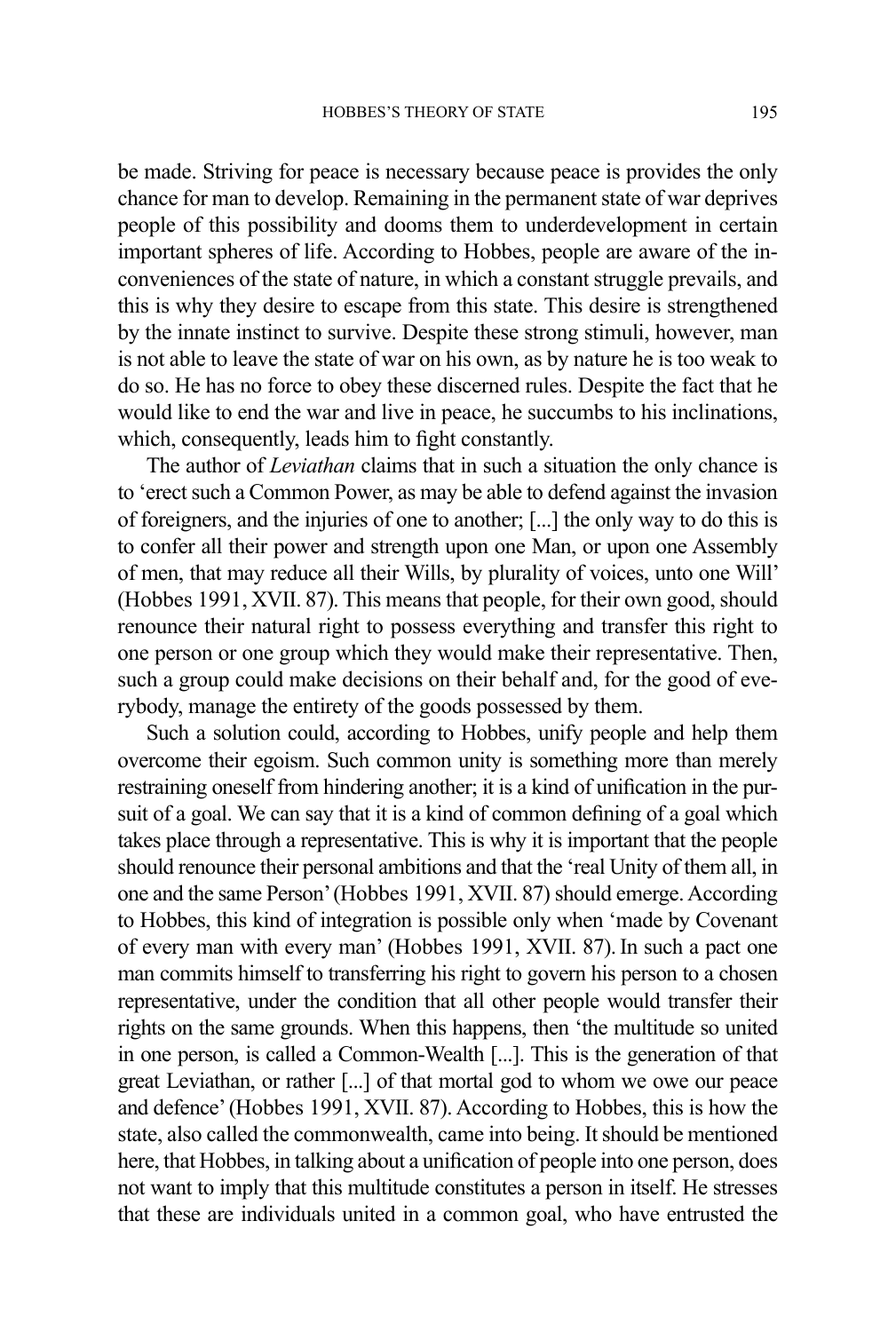authority over themselves to one person. This person is called the sovereign. The sovereign has the right to command all his subjects by virtue of the covenant concluded by them.

The sovereign alone is, of course, not able to fulfill all the duties entrusted to him and that is why he has to institute proxies who will deal with them on his behalf. This requires the appointment of many people to various state posts. A whole system is created which must be governed by clear principles. The way of functioning of this system will be the subject matter of the second part of this article.

## THE STRUCTURE OF THE STATE

According to Hobbes, people concluded the covenant and united into a commonwealth because the state of nature was too bothersome for them. They did not feel safe and were unable to satisfy all their needs. Owing to reason, they discovered the laws of nature on which they could build peace. It was their only chance for survival and appropriate development. The discovery of these laws gave them the possibility to unite and cooperate. Common action under the leadership of a sovereign was possible owing to the covenant concluded by all the members of a commonwealth.

The English philosopher, in his considerations concerning the sovereign, presents a long list of rights to which the latter is entitled by the virtue of the covenant. First of all, he has the right to make laws, appoint officials, declare war and sue for peace, distribute rewards and punishments (Tokarczyk 1998, p. 106).Such broad privileges of the sovereign are indispensable because of the power the state must possess in order to protect its citizens effectively. This power is essential for the effective functioning of the commonwealth. Thanks to it the state may exercise coercion over individuals and force them to perform certain actions.

This power is an indispensable condition, which is reflected in Hobbes's words that there is no state without the right of coercion (Hobbes 1651 b, IX. 9). Coercion is necessary because people by nature are hostile towards each other and everybody cares only for his own good. Thus, if the state does not possess sufficient strength to be capable of exercising coercion, it would not be able to function at all. We can even say that coercion is a constitutive condition of a state community, since without it the very existence of the commonwealth would be doubtful (Wudel 1971, pp. 203-204 ). Although Hobbes stresses so much the need to exercise coercion, he does not leave any doubt that it is not a goal in itself. Coercion is just a means to secure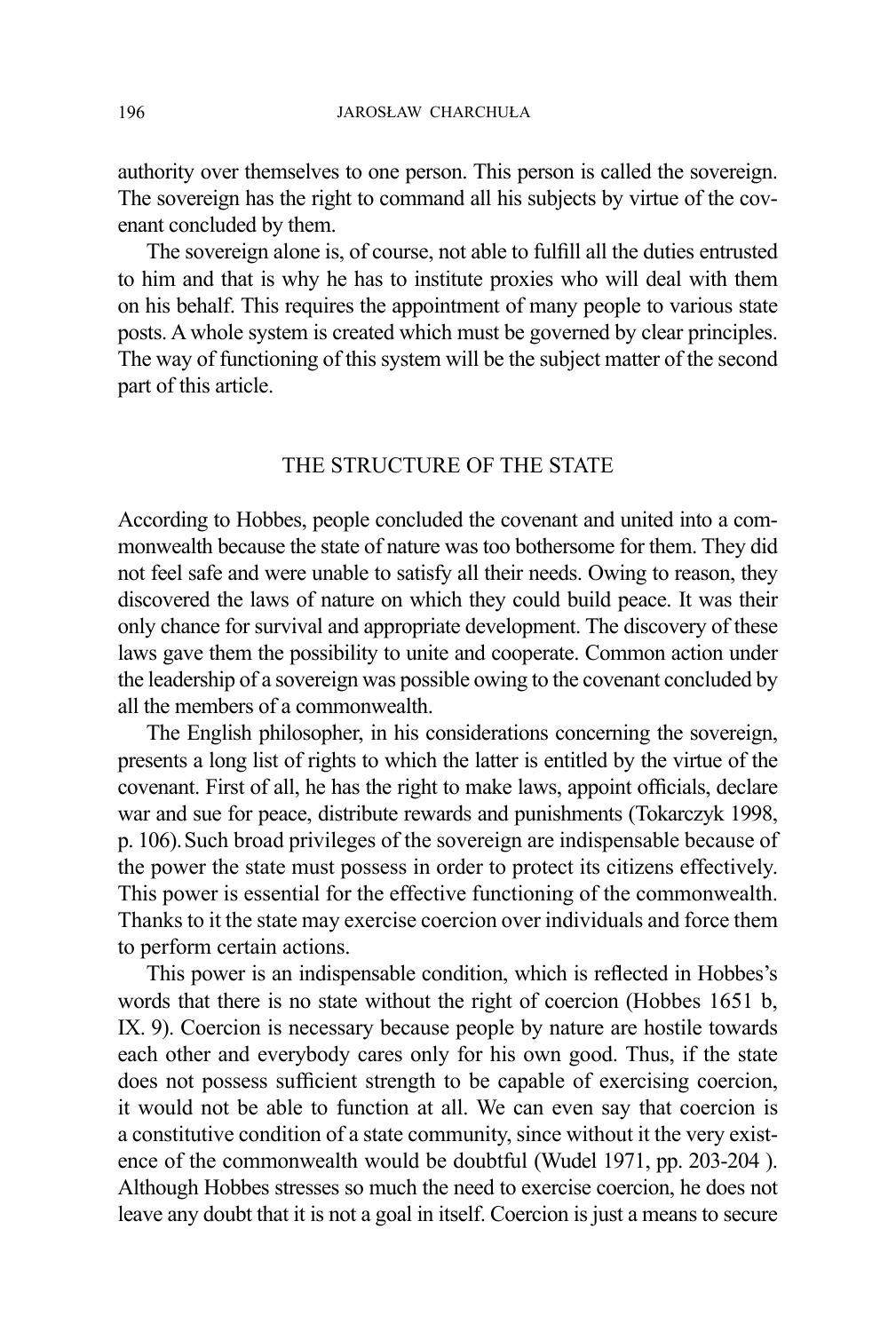the safety of the citizens. It is meant to make the authority more efficient and help in exacting duties imposed on the members of the community. Coercion, in other words the sword of justice, which is sometimes also called visible power or the yoke of the state, is what authenticates all the activities of the authorities (Wudel 1971, p. 203). The possibility for the state to use force against an individual, who is its member, is important in as much as it constitutes an effective defense against undesired actions. In such a situation the very threat of punishment causes fear and prevents harmful behaviour. The stronger the state is, the greater the possibilities for its influence. This, in turn, is reflected in the behaviour of the members of the community. They tend less to oppose the authority when it has at its disposal considerable power which may quickly be used. Nevertheless, Hobbes says that for better efficiency power should be united with reason (Hobbes 1991, XVIII. 88 – 93). This kind of unity ensures that such actions by the authority are not only the manifestations of force, but are aimed towards the good of the people. It is this good that should be the determinant of all the activities of a sovereign. It is important for the sovereign to follow this good, especially while making laws. Thanks to this, the laws made by him will better serve the people.

The elements of Hobbes's theory presented so far may suggest the conclusion that he was an advocate of sovereign power, not limited by anything and directed solely to its own good. To prevent such unfounded and erroneous interpretations, it is advisable to present a kind of synthesis of the statements of this English thinker. When he postulates the absolute character of the sovereign's power, he does it for the sake of the power of the state and not the private good of the ruler. The power of the state is so important for him because owing to this power the state can effectively protect its members. Undivided power enables quick decision making, which is extremely important in critical situations, such as when facing the threat of a war. In such moments, immediate and resolute action is crucial. Such a manner of decision making is regarded by Hobbes as the most important, though not the only, condition of a powerful state. Another important condition is the choice of proper officials and control over them (Hobbes 1991, XXX. 183 – 184). The English philosopher pays special attention to the adequate punishment of everybody who has broken the law. He postulates greater severity for people somehow connected with the authority, since he thinks that any form of leniency in such a situation may be understood as an informal approval of such behaviour. This could have catastrophic results for the state because the members of the society would understand it as an encouragement to act against the law. The author of *Elementa Philosophica* claims that unlimited sovereign power is the best solution, though not the ideal one, for he perceives certain dangers connected with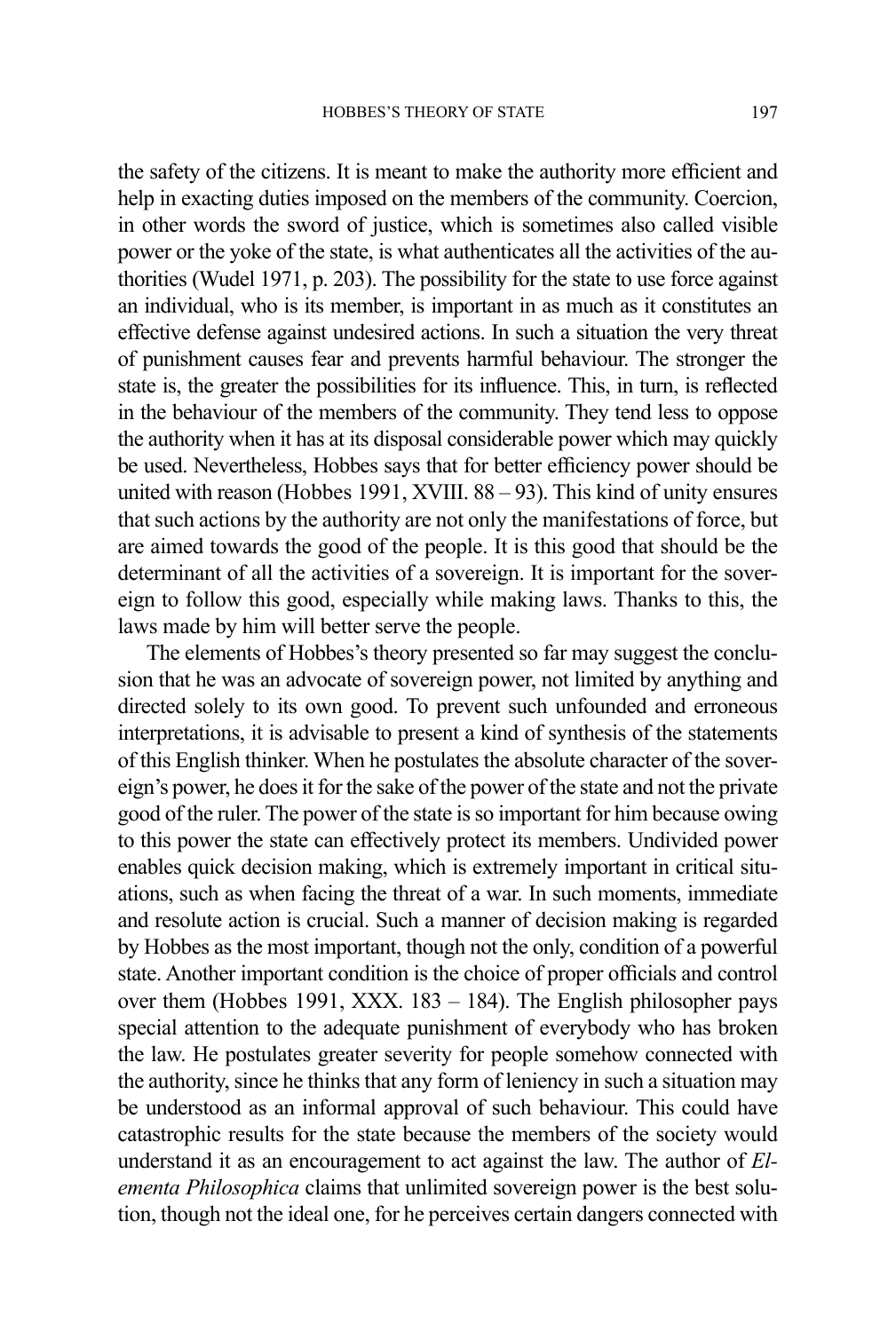it. Among them the greatest are: subjectivism of decisions, improper care for the good of the people and too a weak control over the officials. However, in writing about these, Hobbes maintains that these costs are little as compared to the benefits brought by such a form of government.

In his analysis of the issues related to state authority, the author of *Leviathan* presents its divisions. According to him, there are three possible forms of governing a state. They are determinants of the three types of state. When the sovereign is one person, then we have a monarchy; when it is a group of people who govern, we have an aristocracy; when citizens at large govern, then it is democracy (Hobbes 1651 b, VII. 1). From among these three types of the state, Hobbes considered monarchy as the most efficient, writing that it is always ready to perform any actions which are required on the part of the authority (Hobbes 1651 b, VII. 13). Its advantage lies in the fact that the sovereign is one person, who can make decisions quickly. There is no need to summon assemblies, since one person has the right to decide about anything. Its advantage is also connected with lower costs, as one sovereign needs far less than a whole assembly. Besides, a monarchy will never be self-contradictory because one man does not have divergent interests. In this respect, aristocracy and democracy are far inferior to monarchy. Furthermore, in favour of the monarchy there is also the fact of there being less subjectivism in decision making for, according to Hobbes, subjectivism increases with the number of people making decisions. He stresses the fact that the most important determinant of the types of a commonwealth is the very essence of the system of government, and not its outer form (Hobbes 1991, XIX. 94 – 99). For it happens sometimes that a state which has a government which is democratic by name, in reality is just a monarchy. This is why, in order to make an adequate assessment of the state, we should not be limited in our considerations to the analysis of its outer form of government, because this can be misleading and deceptive.

Writing about the obedience of the citizens towards their sovereign, Hobbes maintains categorically that in each type of state it should be the same. According to him, it is impossible to logically justify the view that one of these three types of state should merit greater submissiveness from its members. For, each of them originated by virtue of a social contract among the people who wanted to unite, hoping that in this way they would be able to live safely and peacefully. Then, since in each case, owing to the covenant, there takes place a transition of natural rights and an act of submission towards the sovereign, we cannot possible imagine that any of these systems of government should be more respected than others. According to Hobbes, this would be illogical and groundless. What is more, it could result in very negative consequences for it is not difficult to guess that the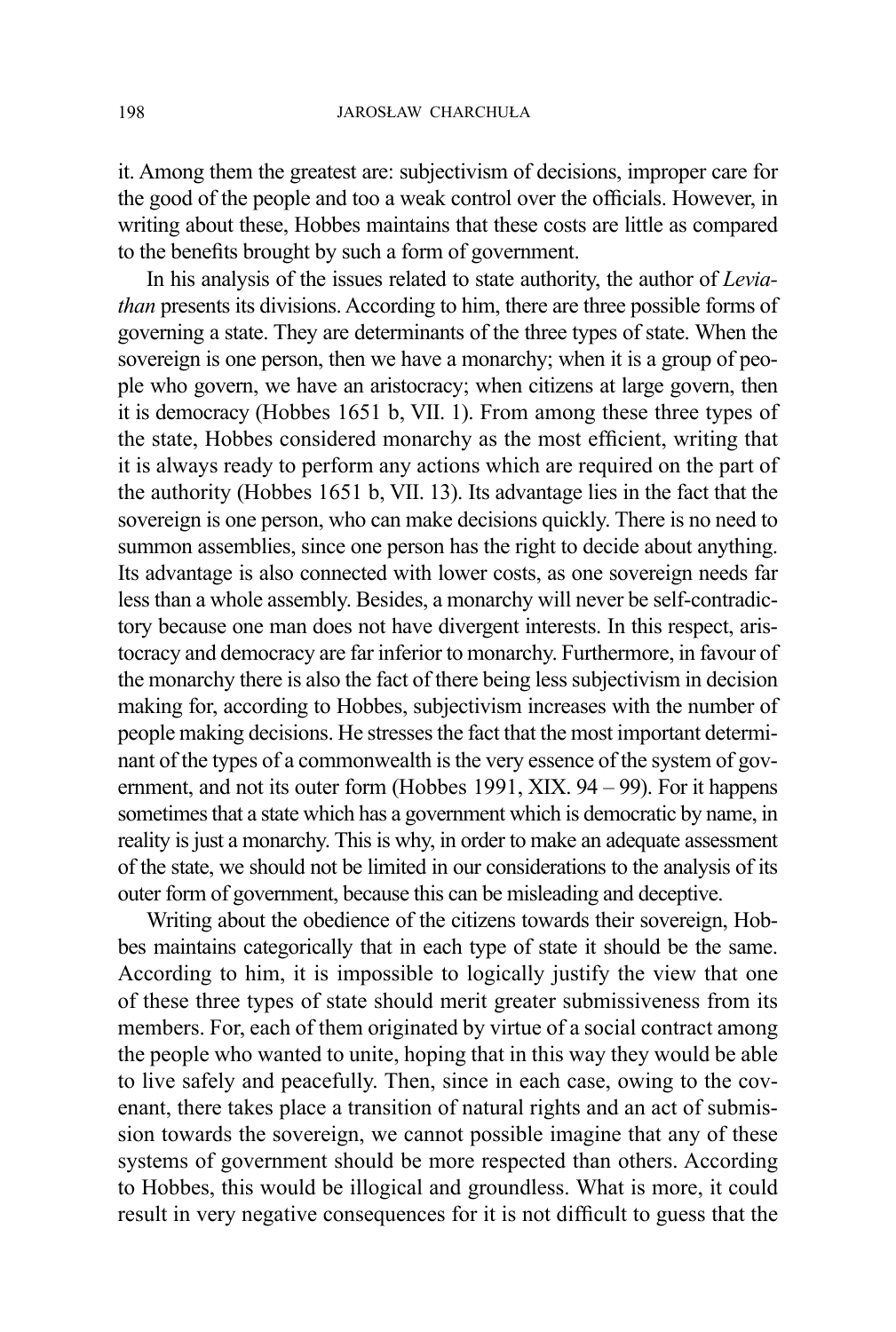majority of people would like to live where the authority is the weakest, forgetting completely that the state builds its power first of all for the sake of the welfare of its members, not for other purposes. It is thanks to this power that the state can protect its members effectively and create favourable conditions for their good development.

In the context of the above considerations it would be advisable to present one more question dealt with by Hobbes in his works. He writes that, contrary to what had been postulated by the ancient writers, neither anarchy, nor tyranny, nor oligarchy, are systems of government (Hobbes 1651 b, VII.  $2 - 3$ ). According to him, these are just names assigned by opponents of a given system because they do not accept it or they do not like the person of a sovereign. In other words, these are just various opinions of the citizens about the authority (Hobbes 1651 b, VII. 2). According to the author of *Leviathan,* it is impossible to prove in any logical way that any of these three terms could define a system of government. For example, anarchy is supposed to describe a state in which there is no government. If so, then we cannot talk about any state at all. A commonwealth cannot exist where there is no sovereign who has the right to exercise coercion, since then the non-state would be a type of state (Hobbes 1651 b, VII. 2).

As far as aristocracy is concerned, calling it 'oligarchy' is a mistake, since the rule of the 'optimates', that is, the best people, is called the rule of the few (Hobbes 1651 b, VII. 2). This misunderstanding is due to the fact that various people perceive different things as good and desirable. What is just for some people, in some circumstances, does not have to be so for others. Writing about monarchy, the author of *Leviathan* argues that it is wrongly called tyranny. This happens because many people react to the rule of a sovereign too emotionally. They do not agree with his policy and this is why they ascribe such a name to it. Hobbes argues that such behaviour is improper, because it is reason, not emotions that should direct people's actions.

# THE FUNCTION OF THE STATE

Now, having presented the issues related to the structure of the state and its types, we can proceed to another important element of Hobbes's political theory, namely the question of the functions which should be performed by the state. For the English philosopher, the basic duty of the authority is the care of the people (Hobbes 1991, XXX. 175). According to him, the sovereign in his actions should take into consideration the interest of the citizens. First of all, he should secure their safety, since this is the most important reason for the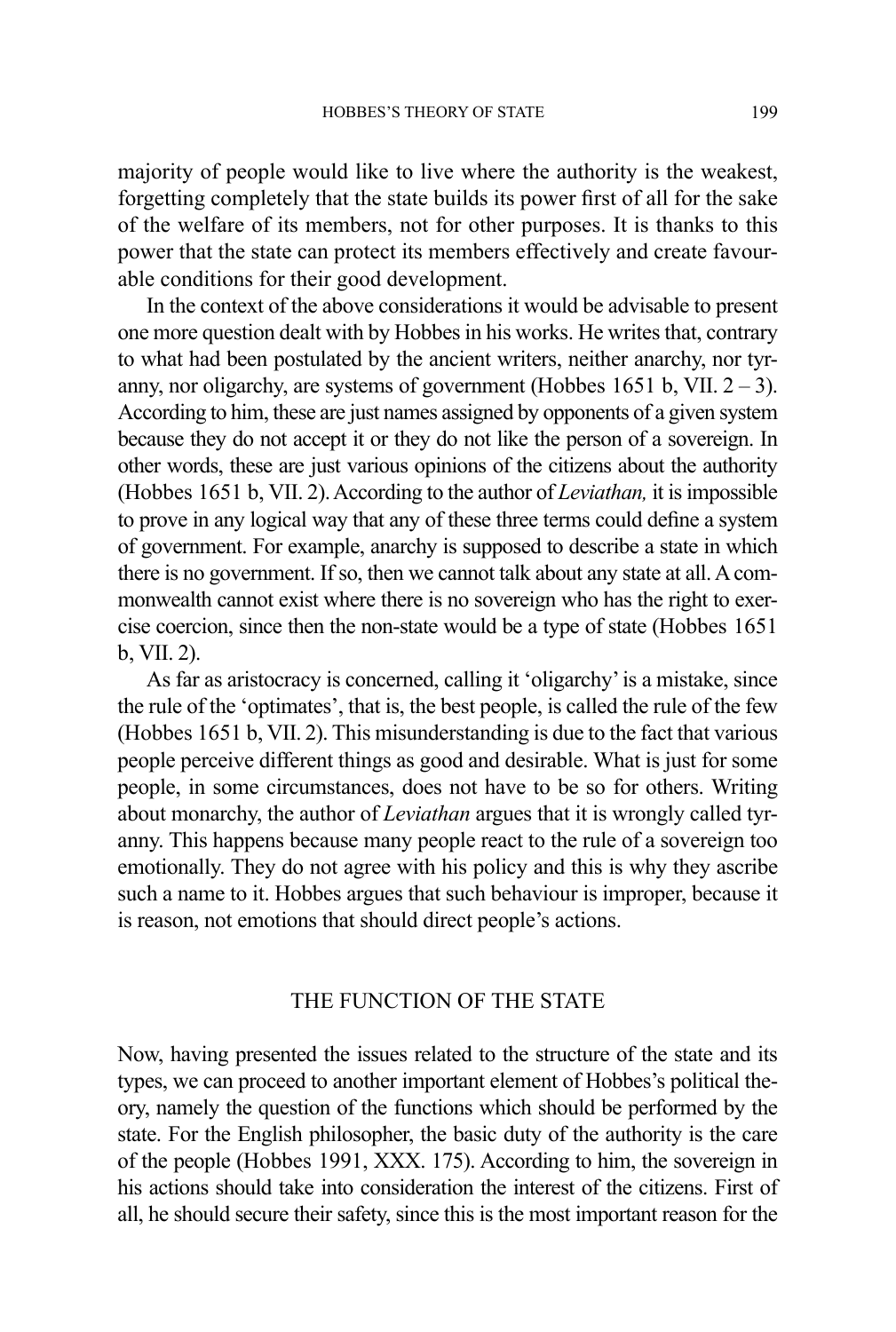institution of a commonwealth (Hobbes 1991, XVII. 85). In other words, the welfare of the people is broadly understood as the safety of the members of the community (Wudel 1971, p. 204). It is not only a matter of protection against external dangers, but also internal ones, since the things which, to a large extent*,*  make peace impossible are precisely human passions. This is why the state has to protect its citizens from one another. Only when safety is secured, is it possible to try to improve the standard of living. It is also the duty of the state to create opportunities of development for the greater number of its citizens. The author of *Elementa philosophica* clearly underlines that care for the welfare of the state cannot be just an empty declaration, but must be realised through concrete actions. The citizens should feel that the sovereign takes care of their fate and does everything he can to improve it. We can even say that all the duties of the authority are the rights of the members of the society (Wudel 1971, p. 204). It is a sum of the rights which they possess and are entitled to use, or even are obliged to use by virtue of the law of nature, which instructs them to do everything that is necessary to preserve and protect life.

In analysing the welfare of the people, Hobbes presents its two forms: the general and the particular (Wudel 1971, p. 204). The first refers to the function of the commonwealth as a whole, the second to particular spheres. The general version refers to the functions of the state treated jointly and the particular version to the nominal elements of the first. The welfare of the people in a broader sense is realised in the four particular functions. These are the tasks concerning: external defense, internal peace, economic function and the function concerned with the field of the freedom of the citizens (Wudel 1971, p. 205).

Hobbes was, in a way, a realist and assumed that the feeling of disapproval for authority would appear among the citizens. He did not see it as a great danger, though, because a sovereign who has a sufficient force at his disposal is able to secure peace (Hobbes 1651 b, VI.  $11 - 12$ ). However, it is important to secure it not only by means of force but, first of all, by rational argumentation, since nothing appeals to the people as much as logical and reasonable explanation. The author of *Leviathan does not* deprive the citizens completely of their freedom of thought, but leaves them some freedom in public expression of their opinions. Anywhere where the legal rule allows for some freedom of action, or where there is no definite pattern of behaviour, people have complete freedom. In other words, the silence of law is the limit of the freedom of the subjects (Hobbes 1991, XXI. 109).This is so because an activity not described by law cannot be considered as breaching it. Thus, what is not forbidden is permitted.

All of the above-discussed functions of the state have a great impact on its durability. The better the authority fulfils its functions, the greater is the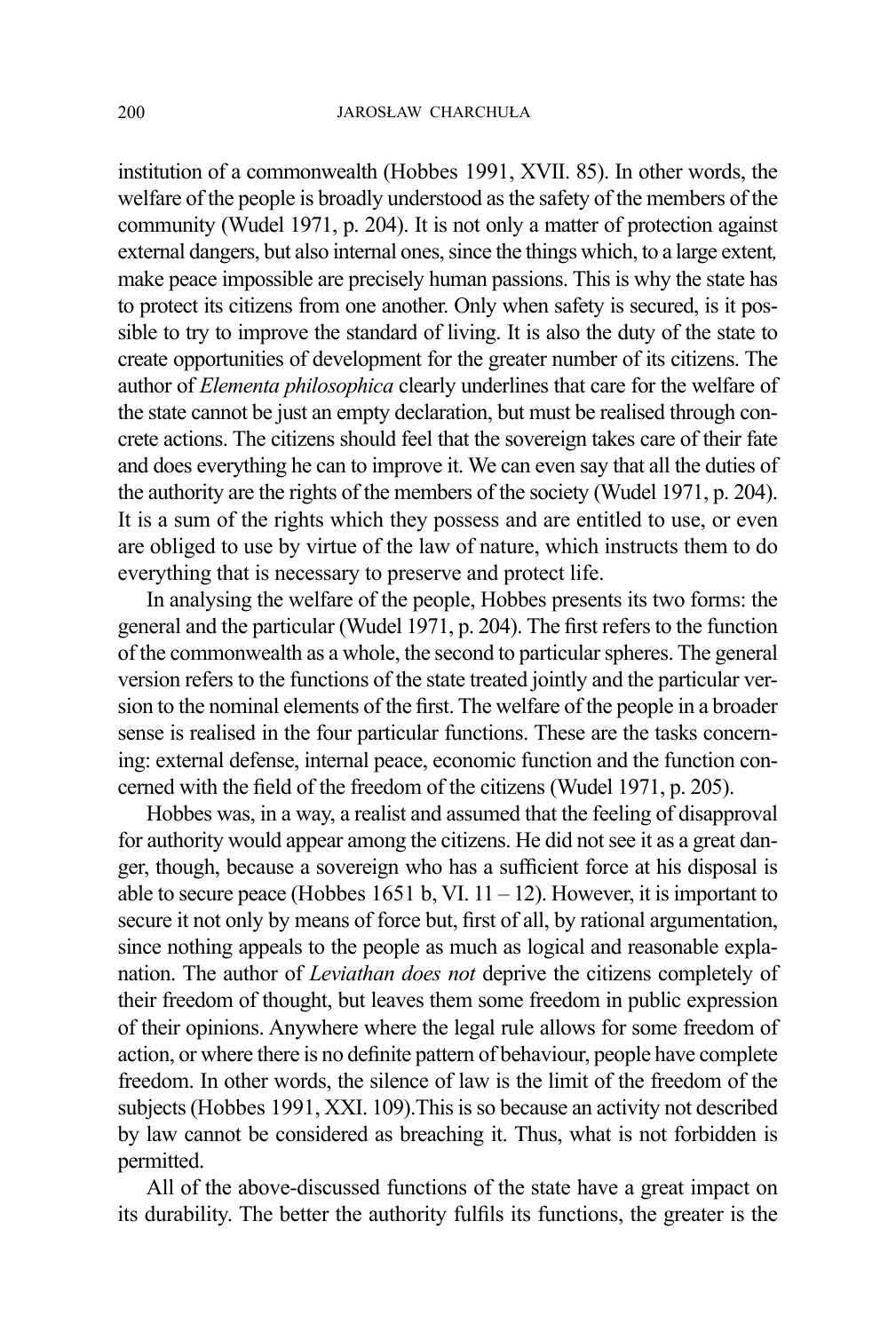stability of the commonwealth. Satisfaction of the citizens is a very important factor here. Benefits must be greater than losses. The members of the community must feel that the state is indispensable for them. If the citizens' needs are not properly satisfied by the authorities, the existence of the community is uncertain. The longer such a situation lasts, the more the stability of a state is endangered. For Hobbes it is obvious that Leviathan, in order to exist, must fulfill certain functions. Otherwise, it would share the fate of other useless things created by man and will simply disappear (Hobbes 1991, XXIX. 167). The English philosopher considers such a possibility quite openly. For him it is beyond discussion that citizens who do not feel safe in a state are one of the most important reasons of its disintegration (Hobbes 1991, XXI. 114).

Before we proceed to other elements which endanger the continuity of a commonwealth, it would be advisable to discuss the destruction of the state in general. This is essential because the author of *Leviathan*, in using this term, understands it in two ways, depending on context. In one sense, and this is its literal meaning, he means a complete collapse, while at other times he means just a certain change of the old state into the new (Wudel 1954, p. 231). Firstly, our analysis will focus on the former meaning, since Hobbes gives it the most attention. The first important element discussed here will be the number of citizens in the state. The greater the number, the better a state's defence is. States with small communities become easy prey for their neighbours because they are not able to defend themselves effectively. Hobbes thinks that the smaller the number of citizens in a state, the shorter its existence is (Hobbes 1991, XXV. 136). Since every sovereign, when seeing weakness in his partner, tries to make use of it for his own benefit as soon as possible, he conquers the other state.

Another thing that, according to the English philosopher, has an impact on the durability of the state is the satisfaction and engagement of the citizens. This is why a sovereign should try to obtain the favour of the greatest part of the community, thus making it easier for him to govern the state. According to the author of *Leviathan,* there are two main reasons for social discontent. The first is the lack of balance between the duties and privileges of the citizens. The other is poverty. As far as the first issue is concerned, it has already been discussed, so we are not going to expand on it here. As for poverty, the English thinker discusses many of its aspects. We are not going to analyse all of them here, as it would miss the point of the paper and make it unnecessarily long. Only the most important ones will be presented.

According to Hobbes poverty is the lack of the things necessary to preserve and develop life (Hobbes 1651 b, XII. 9). People suffer very acutely from any deficiency in basic needs which directly influence their existence. That is why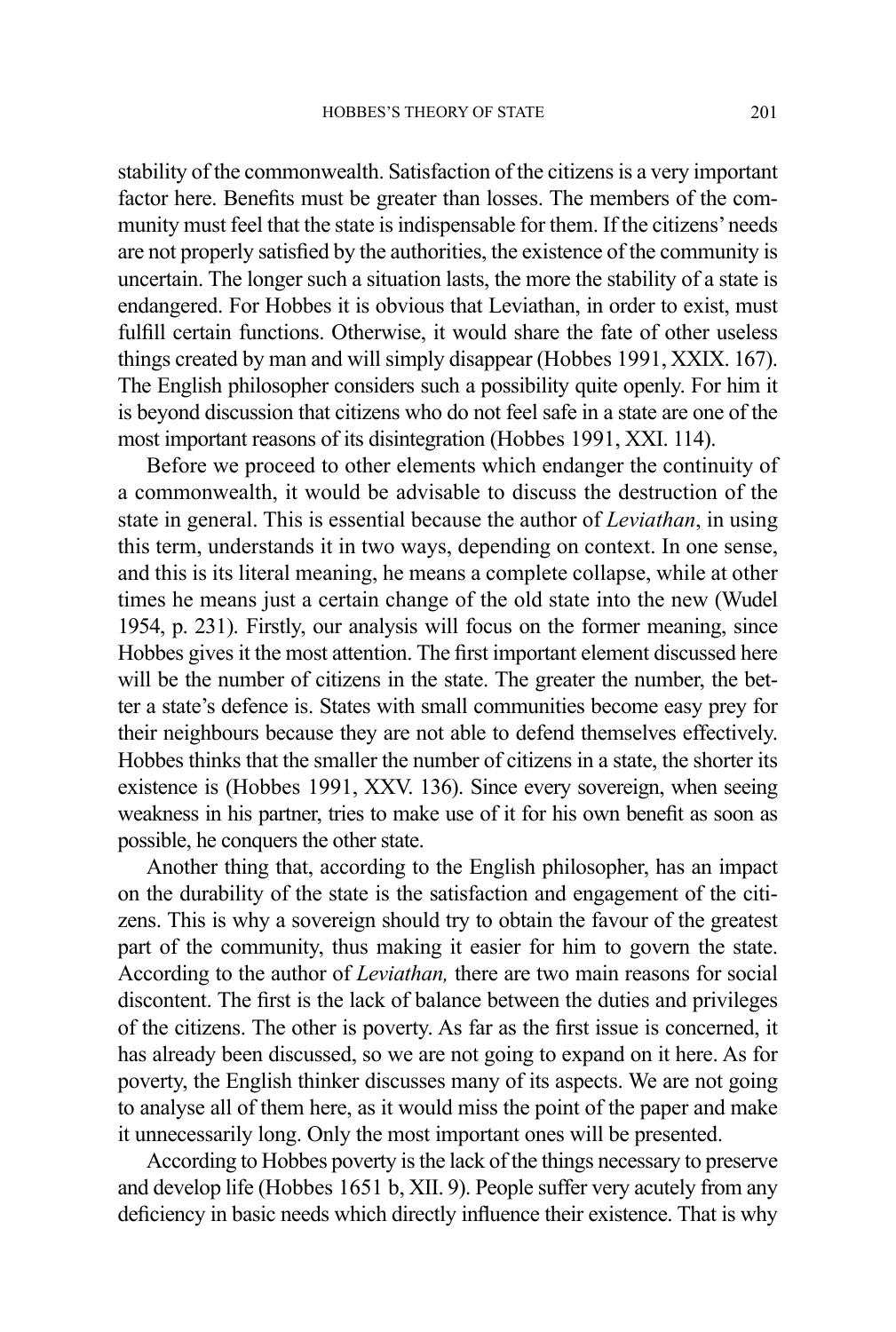the author of *Elementa Philosophica* encourages the sovereign to do everything possible to reduce poverty. He even proposes to pay the least wealthy a kind of allowance which will enable them to live a dignified life (Hobbes 1991, XXX. 181). In this context it is desirable to mention a certain statement by the English philosopher, which will better illustrate his attitude towards the whole issue. He says that poor people usually transfer the guilt from their own laziness and wastefulness to the system of government in the state, as if their private affairs were ruined by public allowances (Hobbes 1651 b, XII. 9).

Hobbes pays a lot of attention to the issue of poverty and citizens' dissatisfaction, because these are essential elements of the state's durability. However, he thinks that poverty, and the lack of acceptance for the activities of the authorities, do not have to lead to an open rebellion. Everything depends on the reaction of the sovereign to any worsening situation. If the citizens gain the conviction that he does everything possible to secure their existence, internal peace will be preserved (Tokarczyk 1998, pp. 107-108). Of course, this does not mean a complete elimination of the threat, but rather that the authorities gain some time. Further preservation of the state will depend on other measures being taken by the authorities, and on the authorities doing anything they think appropriate to save the community. Each activity of the authorities which leads to the desired end and contributes to the rescue of the state is just and in accordance with the law (Wudel 1971, p. 238).

Such a freedom of action of the sovereign is justified, by the English philosopher, by the argument that the worst thing that can happen to the members of the community is the outbreak of a civil war (Hobbes 1991, XVIII. 93 – 94). According to him, people then start behaving in a way similar to that in the state of nature. Everybody fights with everybody and no power can counteract this. It is worth recalling his words, when he says that 'the estate of man can never be without some incommodity or other; and that the greatest, that in any form of government can possibly happen to the people in general, is scarce sensible, in respect of the miseries, and horrible calamities, that accompany a Civil War' (Hobbes 1991, XVIII. 94).The author of *Leviathan*  postulates that regardless of the level of arduousness of a state, its destruction should be prevented.

### CONCLUSION

Studying the works by the English philosopher we can see that he was not ignorant of the problems of his times. The subject-matter of his writings testifies to how much attention he devoted to these problems. He considered very seri